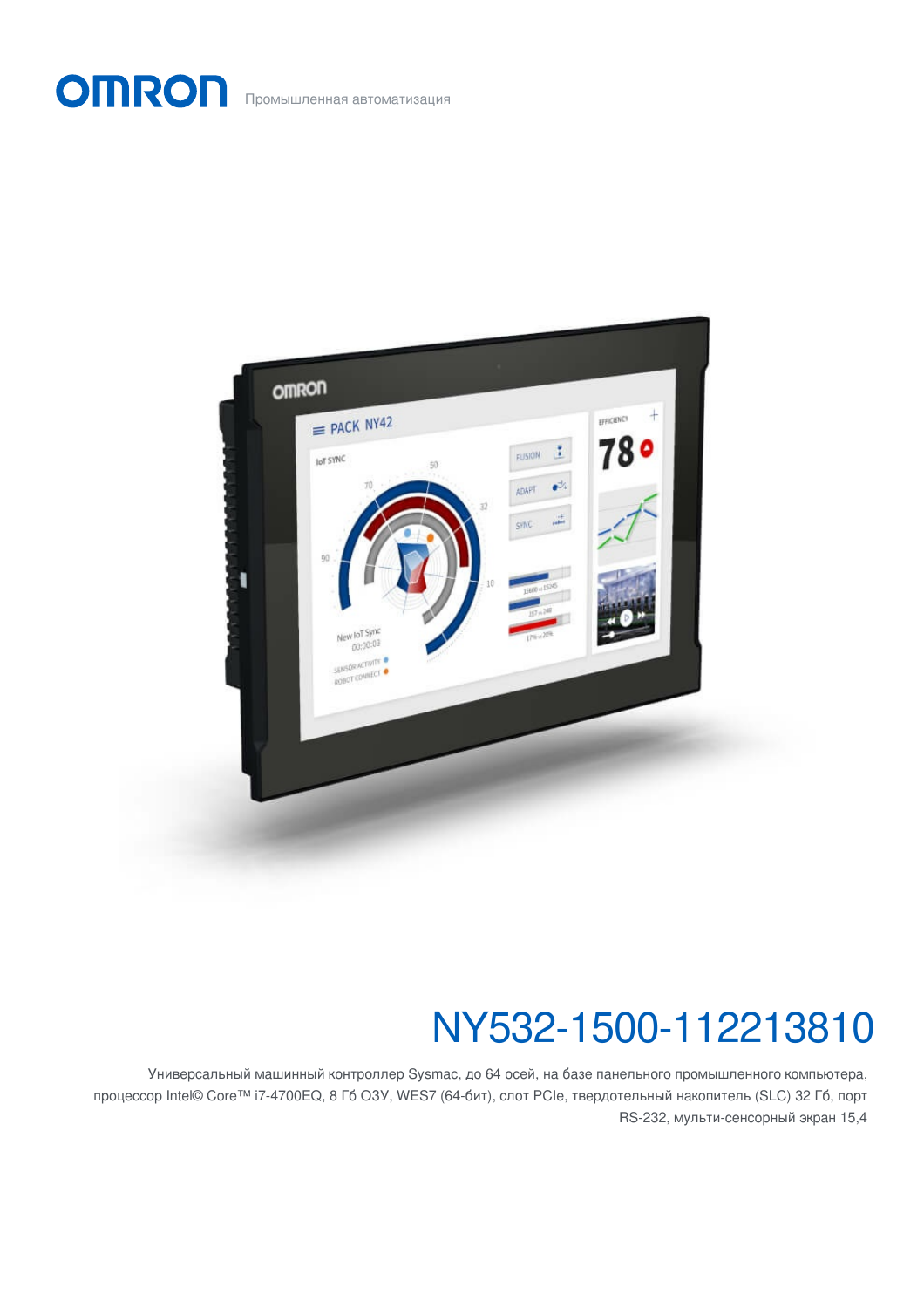### Технические характеристики

| <b>IPC type</b>                       | Panel PC                                                               |
|---------------------------------------|------------------------------------------------------------------------|
| <b>Controller type</b>                | Machine Control                                                        |
| Max. number of motion axes            | 64 axes                                                                |
| Screen diagonal                       | 15.4 inch                                                              |
| <b>Processor family</b>               | Intel® Core™ i7                                                        |
| <b>Processor specification</b>        | 4700EQ (2.4 GHz)                                                       |
| <b>Cooling method</b>                 | Active cooling (fan)                                                   |
| <b>Memory</b>                         | 8 GB RAM (non ECC)                                                     |
| <b>Storage</b>                        | 32 GB SSD                                                              |
| <b>Operating system</b>               | WES 7 (64 bits)                                                        |
| <b>Expansion slot</b>                 | 1 x PCIe slot (X4 lanes)                                               |
| <b>Modular port</b>                   | <b>RS-232</b>                                                          |
| <b>Communication port(s)</b>          | EtherCAT Master, EtherNet/IP, Ethernet TCP/IP, Serial RS-<br>232C, USB |
| Video output                          | DVI-I                                                                  |
| <b>Display ratio</b>                  | 16:10                                                                  |
| Number of pixels, horizontal          | 1280                                                                   |
| Number of pixels, vertical            | 800                                                                    |
| Type of display                       | <b>TFT</b>                                                             |
| <b>Touchscreen technology</b>         | Projected capacitive                                                   |
| <b>Mounting method</b>                | Build-in                                                               |
| <b>Material housing</b>               | Aluminium, black                                                       |
| Degree of protection (IP), front side | <b>IP65</b>                                                            |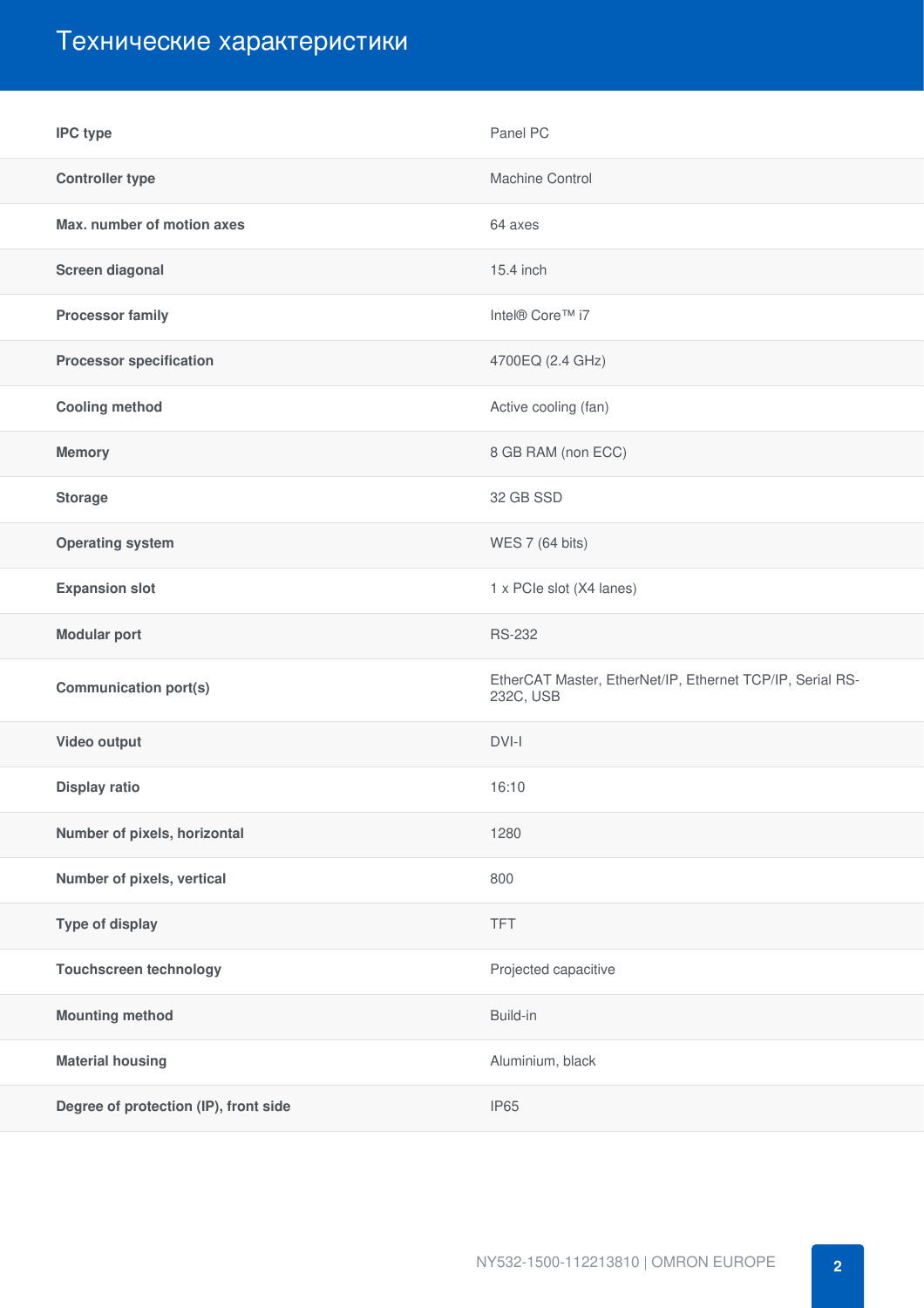| <b>Operating temperature</b> | $0-55$ °C   |
|------------------------------|-------------|
| <b>Supply voltage DC</b>     | 20.4-28.8 V |
| Height of the front          | 277 mm      |
| Width of the front           | 401 mm      |
| Height of panel cutout       | 259 mm      |
| Width of panel cutout        | 383 mm      |
| <b>Built-in depth</b>        | 113 mm      |
| Weight                       | 7200 g      |

## Дополнительные принадлежности

| <b>FH-VUAB 2M</b>    | Vision system accessory FH USB cable touch panel 2 m |
|----------------------|------------------------------------------------------|
| <b>FH-VUAB 5M</b>    | Vision system accessory FH USB cable touch panel 5 m |
| <b>NY000-AC00 2M</b> | DVI cable 2 m                                        |
| <b>NY000-AC00 5M</b> | DVI cable 5 m                                        |
| <b>NY000-AH00</b>    | 320 GB HDD                                           |
| <b>NY000-AS00</b>    | 32 GB SSD (SLC)                                      |
| <b>NY000-AS01</b>    | 64 GB SSD (SLC)                                      |
|                      |                                                      |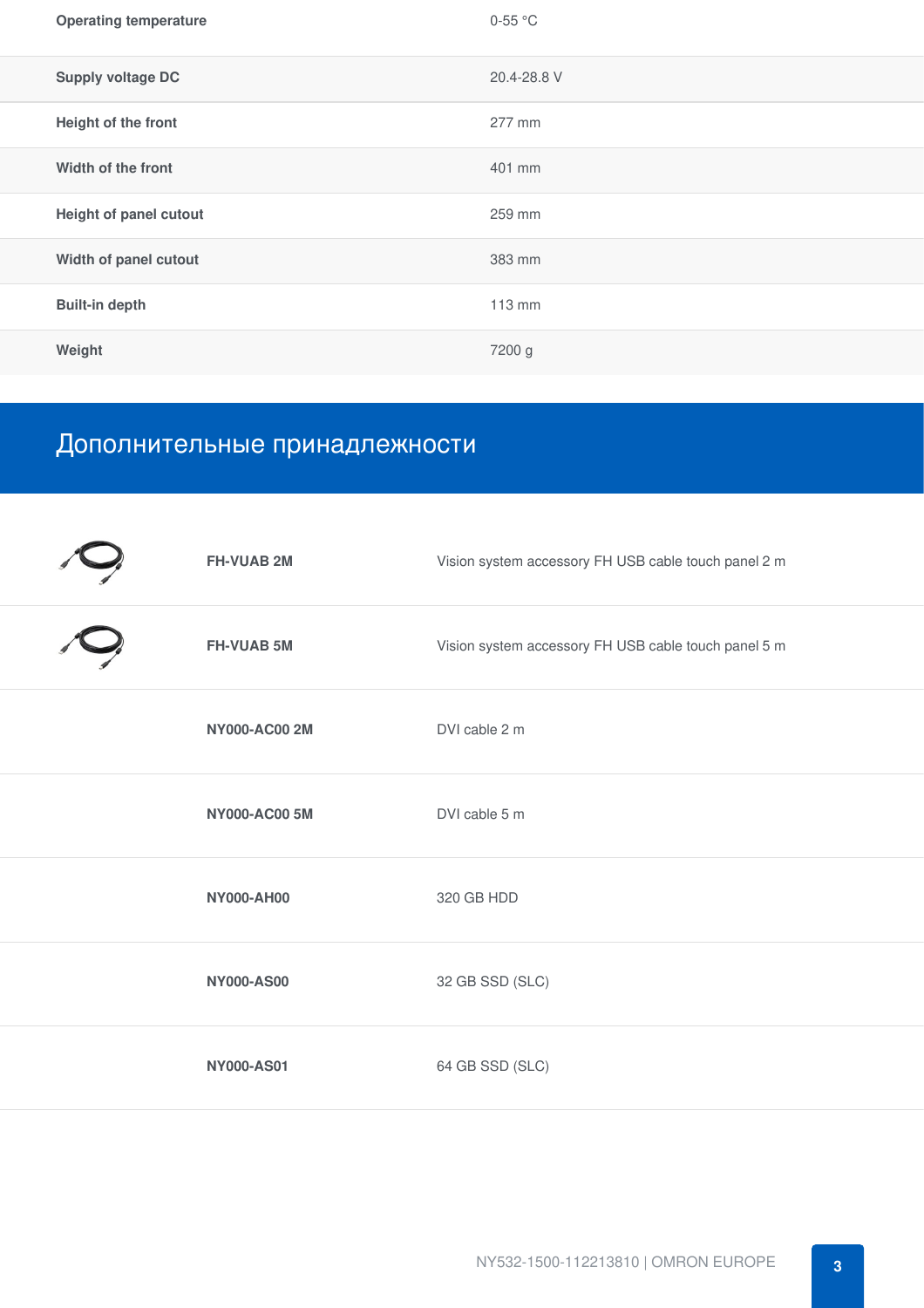| NYM12W-C1000         | Industrial Monitor, 12.1" display with capacitive touchscreen, Build-in<br>mounting, DVI-D port                        |
|----------------------|------------------------------------------------------------------------------------------------------------------------|
| <b>NYM15W-C1000</b>  | Industrial Monitor, 15.4" display with capacitive touchscreen, Build-in<br>mounting, DVI-D port                        |
| <b>NYM19W-C1000</b>  | Industrial Monitor, 18.5" display with capacitive touchscreen, Build-in<br>mounting, DVI-D port                        |
| S8BA-24D24D240LF     | UPS, DIN rail type, DC-DC, 10A, 240W                                                                                   |
| <b>S8BW-C02</b>      | UPS Connection cable (CONTACT)                                                                                         |
| <b>SYSMAC-SE201L</b> | Sysmac Studio license only, single user (requires SYSMAC-SE200D<br>download or installation DVD, available separately) |

#### Запасные части

| <b>OMRON</b><br>CJ1W-BAT01<br>12-07 | CJ1W-BAT01        | Battery for CJ1M PLCs                                             |
|-------------------------------------|-------------------|-------------------------------------------------------------------|
|                                     | <b>NY000-AF00</b> | Spare part fan kit                                                |
|                                     | <b>NY000-AK00</b> | Spare part accessory kit (connectors, drive bracket, screws, etc) |

### Загрузка

**Библиотека дву- [/трехмерных](https://download.ia.omron.com/download/page/NY532_1%5B%5D00_112213%5B%5D1%5B%5D/OEE) CAD рисунков**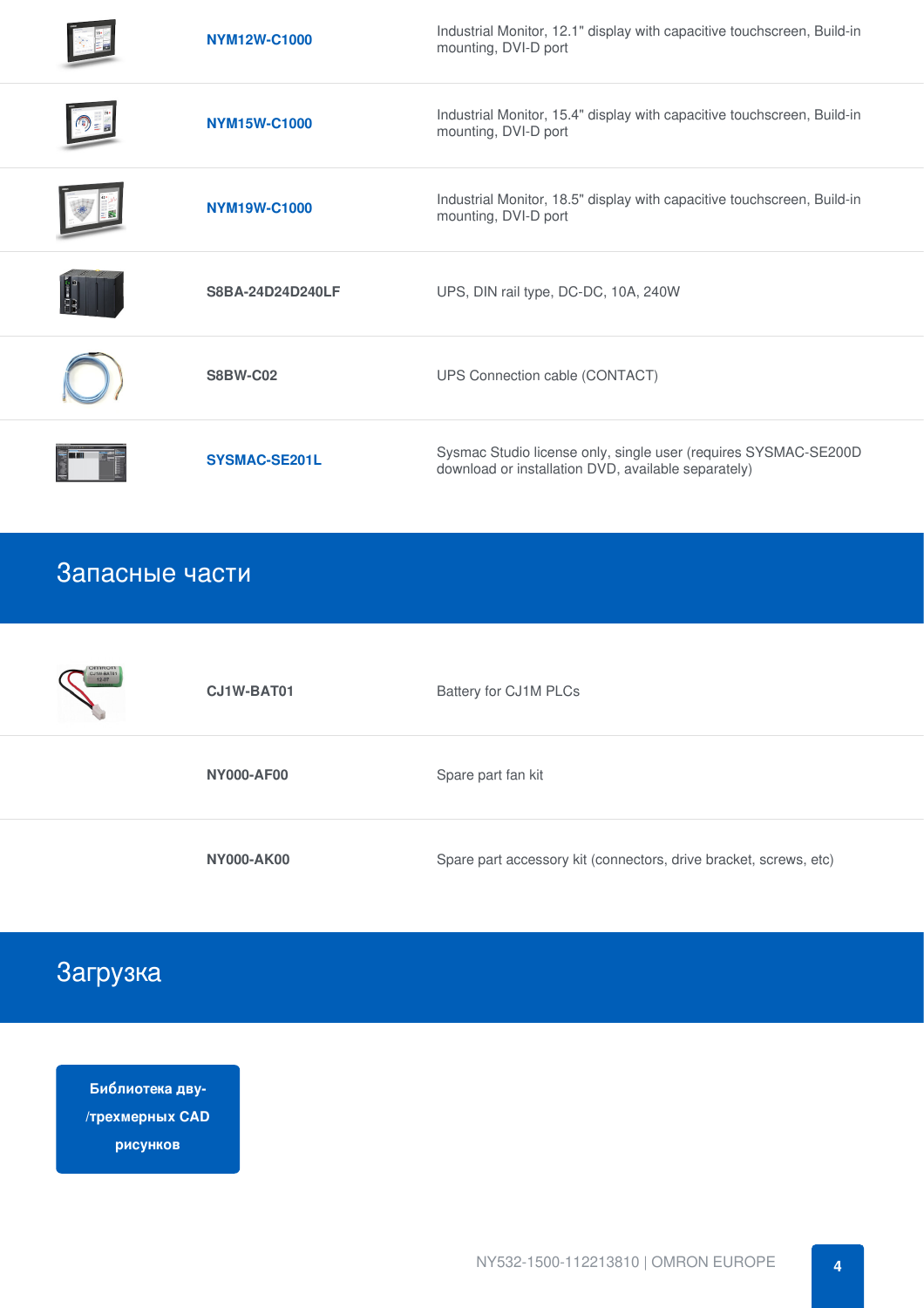



**Sysmac: A Fully [Integrated](https://industrial.omron.ru/ru/downloads/document.441032-std.lang.all) Platform Брошюра**

**[EN](https://assets.omron.eu/downloads/brochure/en/v10/p079_sysmac_a_fully_integrated_platform_brochure_en.pdf)** PDF 10,4 МБ